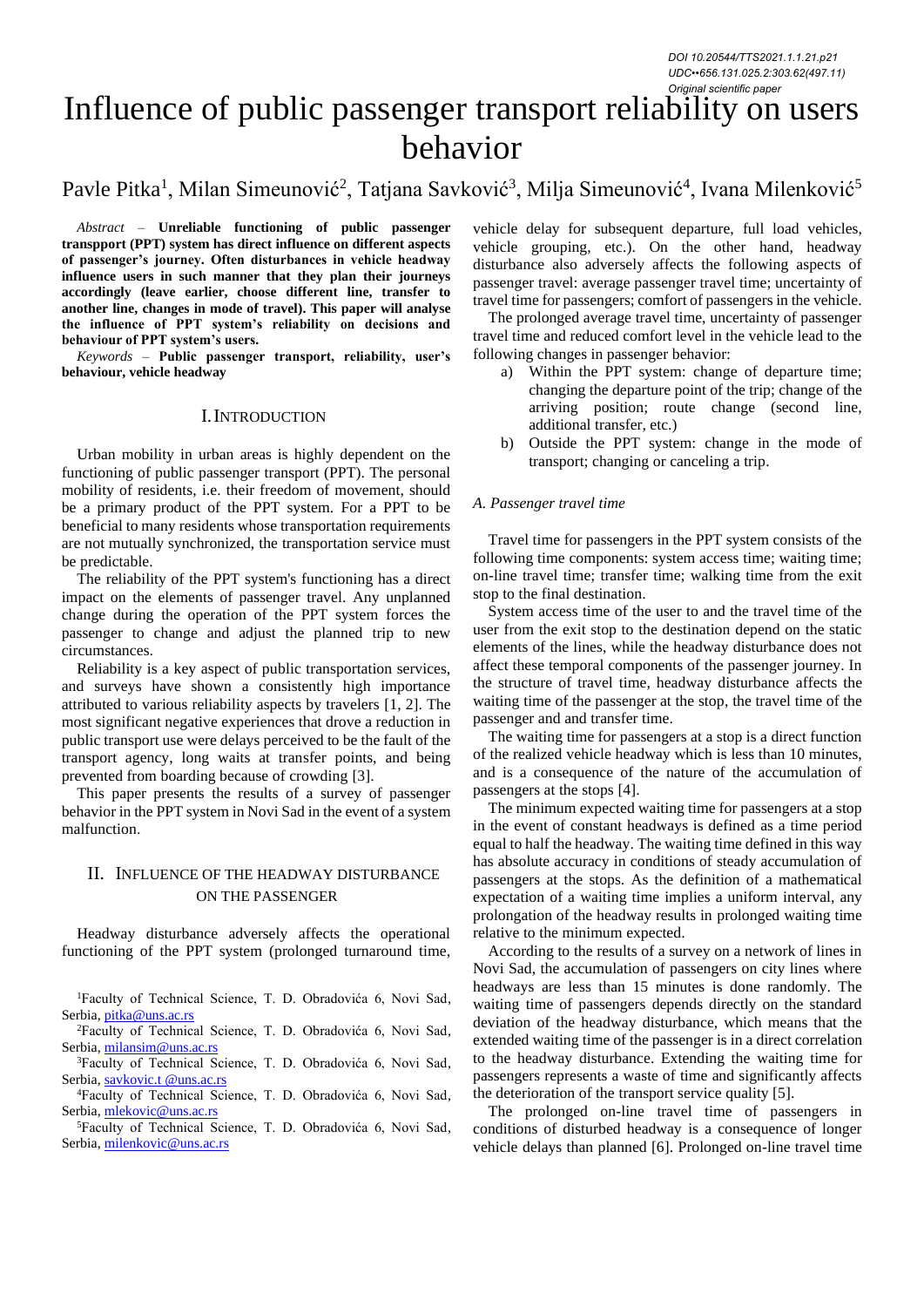of passengers exists in conditions disturbed headway, but is not expressed as extended waiting time for passengers at a stop and is much more difficult to quantify.

#### *B. Uncertainty of travel time for passengers*

Based on the previous analysis of the travel time of passengers in the PPT system, it can be concluded that, in the conditions of disturbed headway, the travel time of the passengers is extended. Variations in travel time depend on many factors and are not predictable for the passenger so, in the PPT travel planning process, the passenger must consider possible time losses as a buffer time in order to successfully (without delays) reached the destination.

Buffer time in the travel planning process exists in other modes of transport as well. The subjective valuation of the buffer time that the passenger must take into account in the PPT system and its comparison with other modes of transport greatly influences the choice and preference of the PPT as a mode of transport in the realization of the trip.

#### *C. Comfort of passengers in the vehicle*

The vehicle load factor expresses the capacity utilization on the most loaded section of the line, that is, on the characteristic section of the line [7].

The vehicle load factor, as defined in the literature, gives the average hourly utilization of the number of seats offered on the most heavily loaded section of the line. It is realistic to expect that the utilization of seats on the most heavily loaded line will be different for each individual vehicle and in each half-cycle.

Differences in peak flow values within peak hours observed by vehicles on the same line are conditioned by many factors such as headway disturbances, uneven accumulation of passengers, conditions of other surface traffic, etc. Factors that condition the realization of different values of maximum passenger flow rates on vehicles of the same line lead to the realization of different values of the vehicle load factor per vehicle and even change the characteristic inter-station distance for individual vehicles of the same line at peak time [5]. The diversity of comfort parameters is mainly conditioned by headway irregularity and passenger flow characteristics[8].

In conditions of headway disturbance passenger comfort is reduced, while in extreme situations the passenger demands for transport are often not realized (full load vehicle – passengers cannot enter the vehicle).

#### III. RESEARCH METHODOLOGY

Novi Sad is the second largest city in Serbia, with population of 277,522 inhabitants. The population of the administrative area of the city totals 341,625 people [9].

In Novi Sad public passenger transport system is realized by using the bus transportation subsystem, which is organized by lines. Network consists of 17 city lines. Total length of city lines is around 260 kilometers. If lines connectiong certain parts of the city with industrial zones, the average headway on city lines is around 13 minutes.

Survey of passengers in the PPT system in Novi Sad was conducted in order to identify changes in passenger behavior caused by transport reliability. The survey was performed on 17-th December 2017. Research has been done inside the vehicle, manually, by the interviewers. Preliminary phase of the research included preparation of materials for survey and training of interviewers.

The survey has been performed by directly interviewing the users of PPT, according to the predefined questions within the framework of questioner. Survey of users has had three groups of questions for users. The first group contains data on user. The second group contains data on characteristics of the trips. The third group of questions contains data on changes in passenger behavior caused by transport reliability.

The survey was conducted on 663 passengers. Interviewees have been randomly chosen.

#### IV. RESULTS ANALYSIS

Disruptions in the functioning of the PPT system create problems for users while traveling. The results of the survey, i.e. passenger characteristics, journey characteristics and passenger behavior during disturbances in the PPT system are given in the next section.

The main characteristics of passengers are given in Table I. The largest number of users surveyed is between 19 and 30 years old (52.64%), while the smallest number of passengers surveyed is older than 65 years (7.39%). Students and pupils have the largest share in the occupational status structure, 51.73%, while the unemployed have the lowest share, 2.87%. The largest number of passengers surveyed uses PPT daily (74.51%).

TABLE I OVERVIEW OF THE BASIC CHARACTERISTICS OF PPT USERS

| Characteristics of PPT users |                       | <b>Number</b>  | percent |
|------------------------------|-----------------------|----------------|---------|
| Gender                       | Male                  | 320            | 48.27   |
|                              | Female                | 343            | 51.73   |
| Age                          | < 18                  | 64             | 9.65    |
|                              | 19-30                 | 349            | 52.64   |
|                              | 31-40                 | 86             | 12.97   |
|                              | 41-50                 | 52             | 7.84    |
|                              | 51-65                 | 63             | 9.50    |
|                              | > 65                  | 49             | 7.39    |
| Occupational<br>status       | Employed              | 221            | 33.33   |
|                              | Unemployed            | 19             | 2.87    |
|                              | Pupil, Student        | 343            | 51.73   |
|                              | Retired               | 78             | 11.76   |
|                              | Other                 | $\overline{c}$ | 0.30    |
| Scope of Journey             | Daily                 | 494            | 74.51   |
|                              | Several times a week  | 122            | 18.40   |
|                              | Several times a month | 40             | 6.03    |
|                              | Several times a year  | 7              | 1.06    |

Passenger subjective senses of on-line travel time, as well as waiting time at the stop are given in Fig. 1. The largest number of users at the stop waits for transportation up to 5 minutes (45.10%), while 36.05% of the respondents are waiting on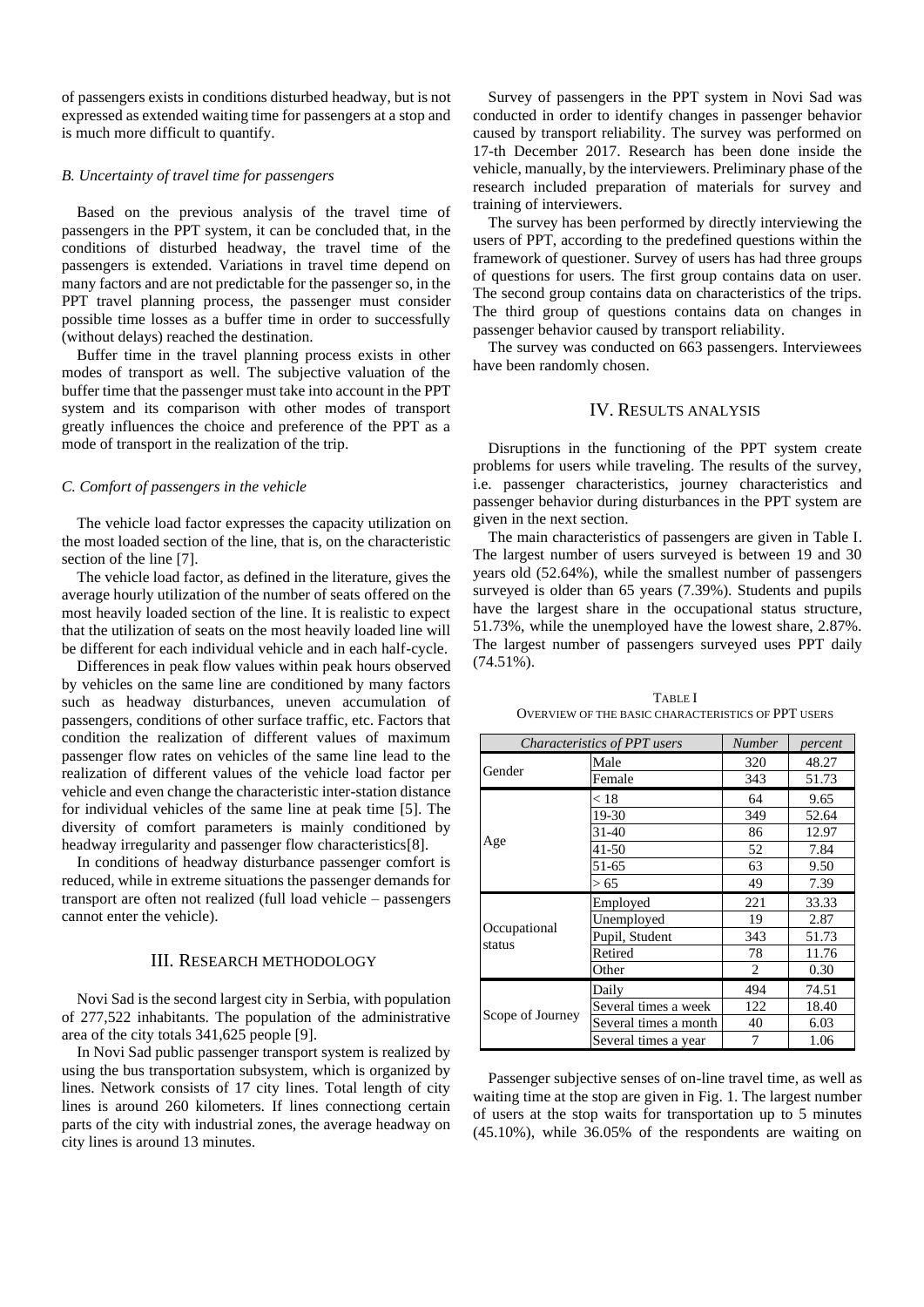transportation 5 to 10 minutes. The travel time of the largest number of passengers is realized in the interval from 15 to 20 minutes (27.00%). The average passenger ride time is 18.9 minutes.

Table II provides information on user responses to what they do most when the vehicle waited is late. The results of a survey of passenger behavior in the PPT system in Novi Sad showed that when a vehicle is late most passengers (69.08%) seek a solution within the PPT system, that is, 42.99% of passengers wait for the next vehicle, while 26.09% the passenger changes the line/using the second route they reach the destination.



Fig. 1. Passenger waiting and on-line travel time

TABLE II USER ANSWERS TO THE QUESTION "WHAT DO YOU MOST COMMONLY DO WHEN THE VEHICLE IS LATE?"

| What do you most commonly do when the vehicle<br>is late? | Number of<br>interviewee<br>s | $\frac{0}{0}$ |
|-----------------------------------------------------------|-------------------------------|---------------|
| 1. Wait for the next vehicle                              | 285                           | 42.99         |
| 2. Choose another line/change your route                  | 173                           | 26.09         |
| 3. Change mode of transport                               | 175                           | 26.40         |
| 4. Give up your journey                                   | 18                            | 2.71          |
| 5. Other                                                  | 12                            | 1.81          |
| Total                                                     | 663                           | 100.00        |

The users' response to how long they are willing to wait for the longest delayed vehicle is shown in Fig. 2. The largest number of users is ready to wait for the vehicle from 10 to 15 minutes (34.7%), as many as 17.9% of users would wait for the vehicle up to 25 to 30 minutes. The maximum time a passenger agrees to wait at a stop, presented as the average for all passengers surveyed, is 18.8 minutes.

When the vehicle is delayed, 26.40% of users change the mode of transport (Table II), with the largest number of users (57.7%) changing the PPT for taxi transportation, while 31.4% decide to go on foot (Fig. 3)

Table III provides information on the users' responses to what they do most when a full load vehicle comes to the stop. Most of the passengers surveyed (31.37%) are waiting for the next PPT vehicle; 23.68% of travelers chose the answer "5. Other"; 22.32% of passengers changes the line or reaches the destination by another route; mode of transport changes 18.40% of passengers. Passengers surveyed (157 passengers) who chose "5. Other" profiled their response in more detail,

with 59.87% (out of 157 passengers) stating that they still managed to get into the vehicle by pushing.



Fig. 2. Maximum passenger waiting time when vehicle is late



Fig. 3. Choosing an alternative mode when the bus is late

TABLE III USER ANSWERS TO QUESTION "WHAT DO YOU DO WHEN A FULL LOAD VEHICLE ARRIVES TO THE STOP?"

| What do you do when a full load vehicle arrives to<br>the stop? | Number of<br>interviewee<br>s | $\frac{0}{0}$ |
|-----------------------------------------------------------------|-------------------------------|---------------|
| 1. Wait for the next vehicle                                    | 208                           | 31.37         |
| 2. Choose another line/change the route                         | 148                           | 22.32         |
| 3. Change the transport mode                                    | 122                           | 18.40         |
| 4. Give up journey                                              | 28                            | 4.22          |
| 5. Other                                                        | 157                           | 23.68         |
| Total                                                           | 663                           | 100.00        |

Data on the response of users to how long they are willing to wait for the next vehicle when a full vehicle comes to a stop is shown in the following Fig. 4. The largest number of users, 30.3%, is ready to wait for a vehicle from 10 to 15 minutes, while 15.9% wait for the vehicle 25 to 30 minutes. The maximum time a passenger agrees to wait at a stop, presented as the average value for all passengers surveyed, is 19.0 minutes.

When a full load vehicle comes to the stop, 18.40% of users change the mode of transport (Table III), with the majority of users (45.1%) changing the PPT for taxi transportation, while 37.7% decide to take go on foot (Fig 5.)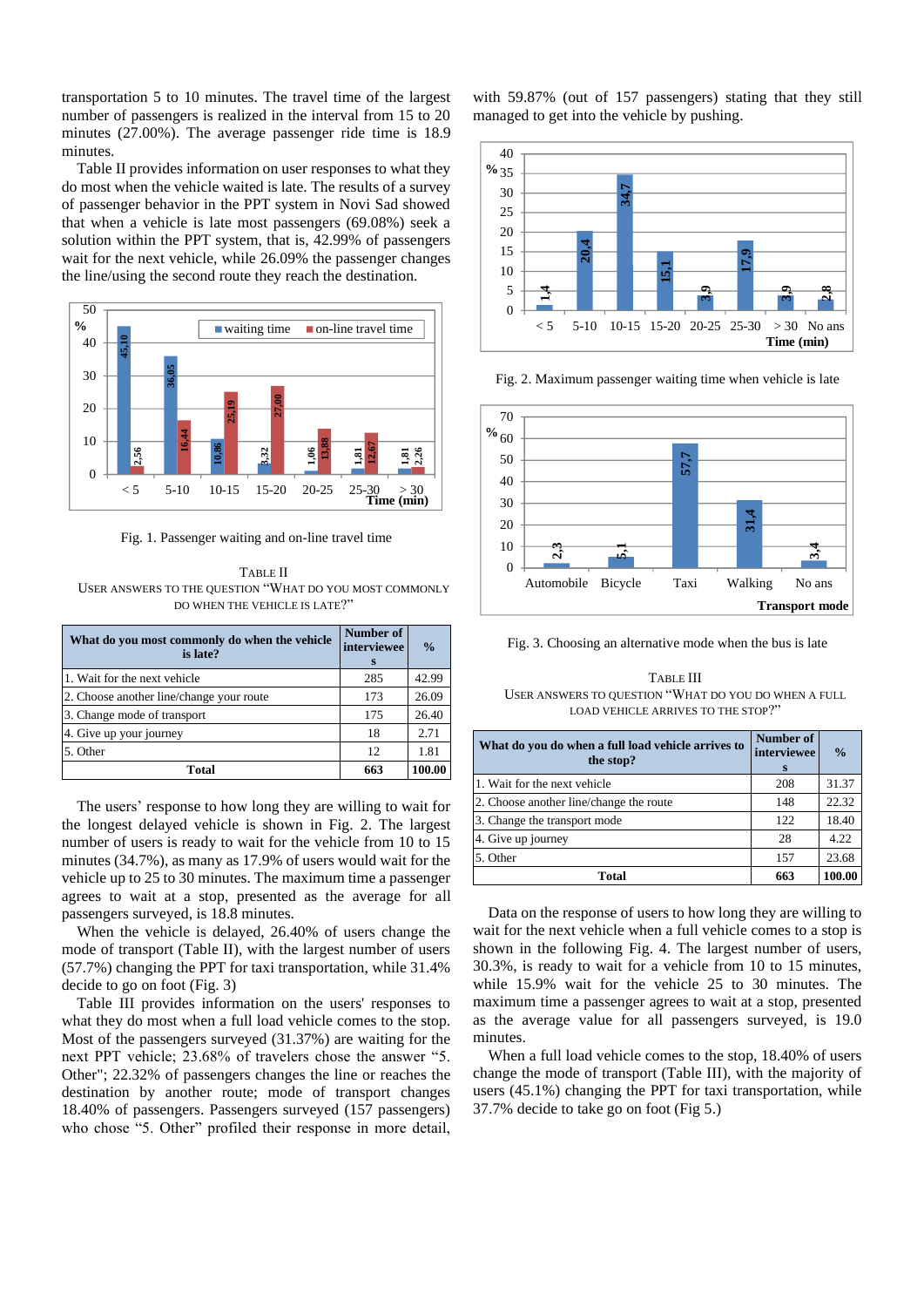

Fig. 4. Maximum passenger waiting time when full load vehicle arrives to a stop



Fig. 5. Choosing an alternative mode when full bus arrives

When asked "How earlier do you have go to begin your journey for the PPT system to take you to your destination safely?" Most users (28.51%) answered 1 to 10 minutes. Also, a large number of users 26.40% leave 20 to 30 minutes earlier and 22.17% leave 10 to 20 minutes earlier (Fig. 6). The earlier leaving time, the so-called buffer time, for all surveyed passengers, averages 22.0 minutes.



Fig. 6. Buffer time

#### V. DISCUSSION AND CONCLUSIONS

Disturbances in the PPT system adversely affect the passenger. In the event of a PPT disruption, the passenger is forced to change and adjust the planned trip to new circumstances. Changes made by the passenger within the journey plan can be classified as changes to journey within the PPT system and outside the PPT system.

As part of this paper, an analysis of the behavior of passengers was made based on a survey conducted on PPT users in Novi Sad for the cases when a vehicle arrives late or a full load vehicle arrives at a stop.

The results of the analysis showed that regardless of whether the vehicle is late or full at the stop, the behavior of people is similar, with the majority of users striving to stay in the PPT system, while every fourth or fifth user changes the mode of transportation. Most passengers use PPT daily (74.51%). They are aware of the reliability of the system and are prepared in for any delays. The buffer time taken by passengers when traveling with the PPT system (when they need to arrive on time) is approximately the waiting time for the next vehicle to which the passengers have agreed. This time is also close to the longest headway PPT system in Novi Sad which is about 20 minutes.

Based on the analysis, it can be concluded that the value of buffer time used by passengers in a system is a subjective assessment of the reliability of the PPT system by passengers.

Buffer time in the journey planning process exists for each mode of transport. Future research will focus on a comparative analysis of the buffer times of different transport modes in Novi Sad.

#### Acknowledgment

The results presented in this paper are part of the research project "Development and application of modern tools and research methods in the field of traffic and transportation", founded by the Department of Traffic Engineering, Faculty of Technical Sciences in Novi Sad, University of Novi Sad, Republic of Serbia.

### **REFERENCES**

- [1] Prashker, J. Direct Analysis of the Perceived Importance of Attributes of Reliability of Travel Modes in Urban Travel. Transportation, Vol. 8, 1979, pp. 329–346.
- [2] Brownstone, D., and K. Small. Valuing Time and Reliability: Assessing the Evidence from Road Pricing Demonstrations. Transportation Research, Vol. 39, 2005, pp. 279–293
- [3] Carrel, Andre, Anne Halvorsen, and Joan L. Walker, 'Passengers' Perception of and Behavioral Adaptation to Unreliability in Public Transportation', Transportation Research Record: Journal of the Transportation Research Board, 2351.1 (2013), 153–62
- [4] V. Vuchic, Urban Transport Operation, Planning and Economics. New Jersey: John Viley & Sons Inc., 2005.
- [5] M. Simeunovic, "Quality of transport services in transit as a consequence of the interdependence of static and dynamic parameters", Master's thesis,University of Novi Sad, 2001.
- [6] P. Pitka, M. Simeunović, I. Tanackov, and T. Savković, "Deterministic model of headway disturbance propagation along an urban public transport line", *Teh. Vjesn. - Tech. Gaz.*, vol. 24, no. 4, pp. 1147–1154, 2017.
- [7] R. Banković, *Organization and technology of urban public*